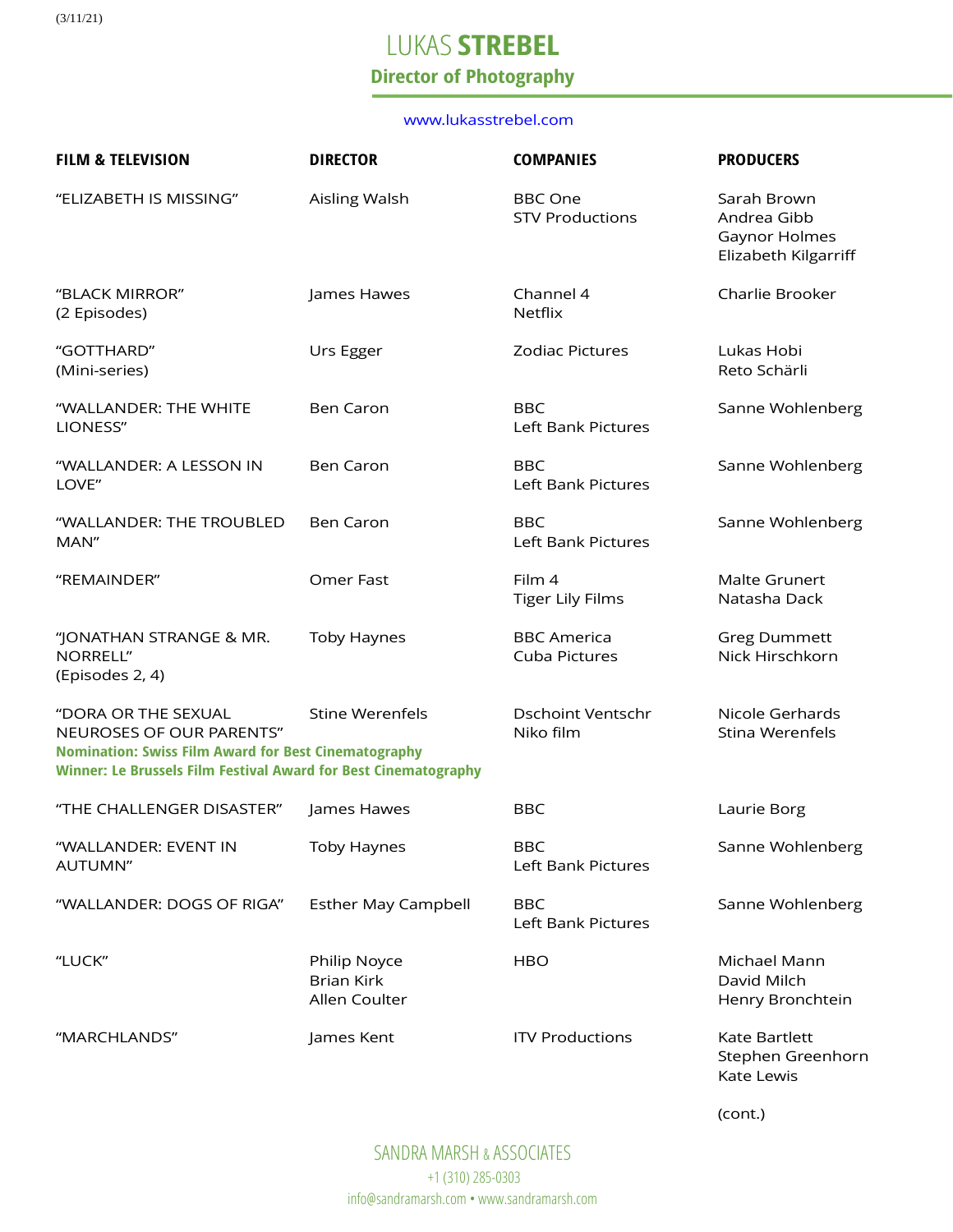(3/11/21)

# LUKAS **STREBEL**

### **Director of Photography**

#### - 2 -

| <b>FILM &amp; TELEVISION</b>                                                                             | <b>DIRECTOR</b>               | <b>COMPANIES</b>           | <b>PRODUCERS</b>                |  |  |
|----------------------------------------------------------------------------------------------------------|-------------------------------|----------------------------|---------------------------------|--|--|
| "SKY COMEDY SHORTS"                                                                                      | Mike Christie                 | Renegade Pictures          | Lucy Robinson                   |  |  |
| "ROOM AT THE TOP"                                                                                        | Aisling Walsh                 | Great Meadow Prods.        | Paul Frift                      |  |  |
| "THE SECRET DIARIES OF MISS<br><b>ANNE LISTER"</b>                                                       | James Kent                    | Oxford Films               | Nicolas Kent                    |  |  |
| "WALLANDER: THE FIFTH<br>WOMAN"<br><b>Nomination: BAFTA TV Award for Best Photography &amp; Lighting</b> | Aisling Walsh                 | Left Bank Pictures         | Sanne Wohlenberg                |  |  |
| "GARROW'S LAW"<br><b>Nomination: BAFTA TV Award for Best Photography &amp; Lighting</b>                  | Peter Lydon                   | Shed Media                 | <b>Dominic Barlow</b>           |  |  |
| "LITTLE DORRIT"                                                                                          | Dearbhla Walsh                | <b>BBC</b>                 | Lisa Osborne                    |  |  |
| Adam Smith<br><b>Winner: Emmy Award for Outstanding Cinematography</b>                                   |                               |                            |                                 |  |  |
| "BURN UP"                                                                                                | Oman Mhada                    | Kudos                      | Chris Hall                      |  |  |
| "WHISTLEBLOWERS"                                                                                         | John McKay<br>Paul Gay        | Carnival                   | Sanne Wohlenberg                |  |  |
| "YOU ARE MINE"                                                                                           | Tobias Ineichen               | Müller & Seelig            | Jutta Muller                    |  |  |
| "DEAD CLEVER"                                                                                            | Dearbhla Walsh                | Granada                    | Rebecca Hodgson                 |  |  |
| "SEE NO EVIL"<br>Winner: RTS Craft & Design Award for Best Lighting, Photography & Camera                | Chris Menaul                  | Granada                    | Lisa Gilchrist                  |  |  |
| "FUNLAND"                                                                                                | Dearbhla Walsh                | <b>BBC</b>                 | Sanne Wohlenberg                |  |  |
| "VINCENT"                                                                                                | Peter Lydon<br>Roger Gartland | <b>BBC</b>                 | Rebecca Hodgson<br>John Rushton |  |  |
| "DAD"                                                                                                    | Sarah Harding                 | <b>BBC</b>                 | Hilary Beven Jones              |  |  |
| "PLANESPOTTING"                                                                                          | Chris Menaul                  | Granada                    | Francis Hopkinson               |  |  |
| "BLACKPOOL"                                                                                              | Julie Anne Robinson           | <b>BBC</b>                 | Kate Lewis                      |  |  |
| "IN SEARCH OF A FAMILY"                                                                                  | Ura Egger                     | Satel Film                 | Urs Egger                       |  |  |
| "WALL OF SILENCE"                                                                                        | Chris Menaul                  | Granada TV                 | Saurbh Kakkar                   |  |  |
| "NEW TRICKS"                                                                                             | <b>Graham Theakston</b>       | Wall to Wall<br><b>BBC</b> | Gina Cronk                      |  |  |

(cont.)